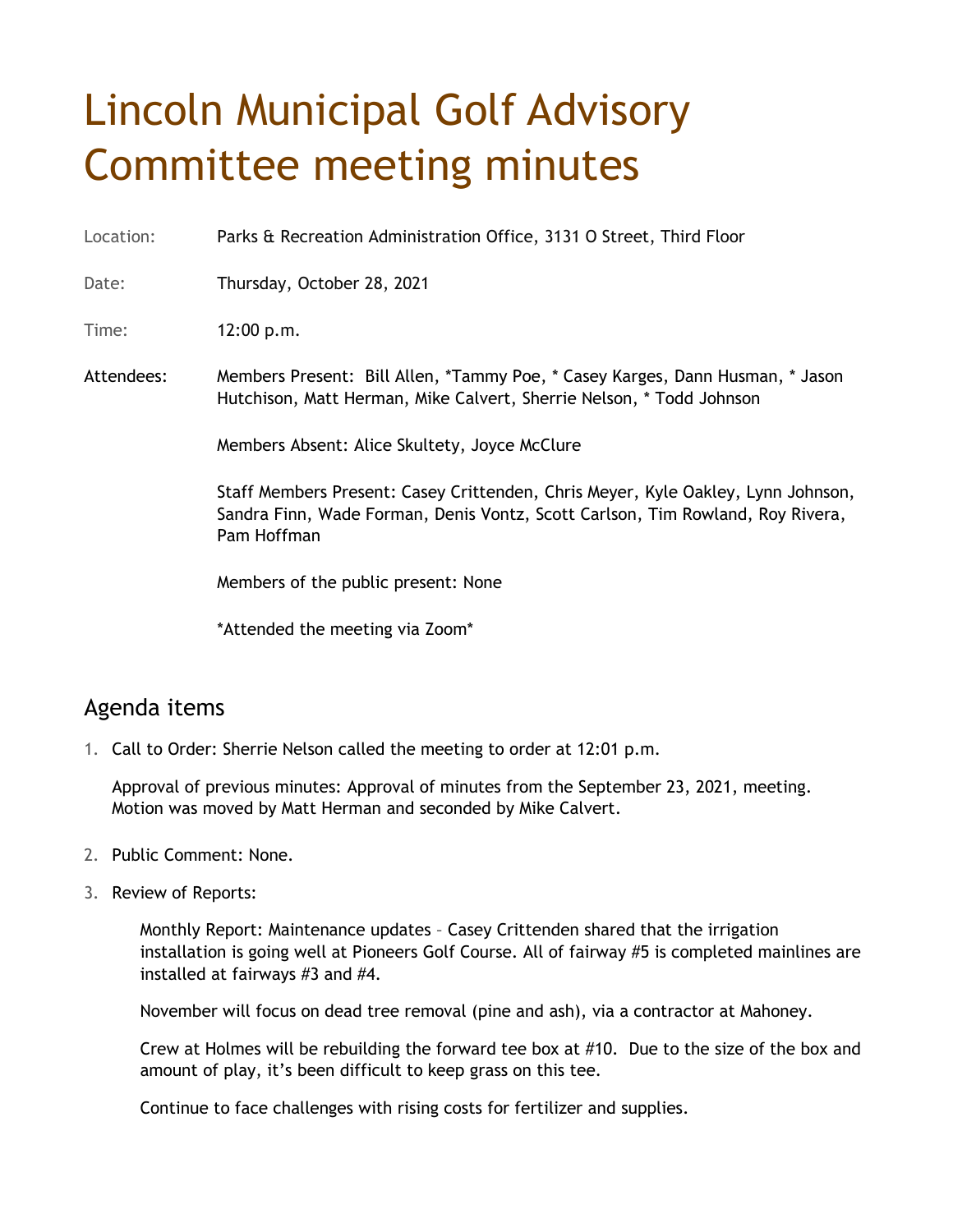- 4. Monthly Rounds: Wade Foreman informed the group that September finished above the target number of rounds, but a few thousand rounds behind when comparing the total against September of 2020. Fall Husker football games in 2021 contributed to the decline in year over year numbers. October has seen a steady number of golf rounds and above average temperatures with little rainfall, so golf rounds are looking to be solid even with Pioneers having only nine holes open for play.
- 5. Financial/CIP: Fiscal year 2020-21 was a successful year. Nice golfing weather, as well as the ongoing Covid-19 Pandemic helped contribute to an increase in golf round numbers. The total number of golf rounds for the fiscal year was 209,787, which was 28.7% above the target number of 163,000. This the first time in almost twenty years that golf rounds topped over 205,000. Highlands had the most rounds played with 49,033, followed by Holmes with 46,720, Pioneers with 46,709, Mahoney with 44,191 and Jim Ager with 23,114 rounds. The increase in rounds contributed to higher-than-expected golf revenue for the fiscal year. Golf Operations made an overall profit of \$1,237,381 at year end. Lack of rainfall in the spring and summer caused the utility expenses to be higher than budgeted, due to more water being used on the courses. There was also a significant increase in repair expenses due to maintenance equipment and golf carts at their useful life expectancy.

Capital Improvement Project (CIP): bigger expenses were Holmes Clubhouse payment of \$164,065.63, Highlands Clubhouse flooring and restroom remodel cost of \$67,669, the Irrigation Control System replacement at Highlands of \$149,965.35, and Irrigation Well Rehab at Jim Ager Course at a cost of \$18,175. CIP Revenue of \$482,943 was generated during the 2020-21 Fiscal Year, offset by \$505,934 in expenses. At the end of the year, a CIP cash balance of \$383,706 is being carried over for future CIP projects. After setting up the reserve fund. It's anticipated that approximately \$575,000 in additional dollars from golf operations profits will be transferred into the Golf CIP Fund.

- 6. Golf Organizations Update:
	- A. Lincoln Municipal Golf Association: Presented by Mike Calvert. 411 Memberships. Rewards events. Earn points. 34 players in award event and over 60 players qualified. Beginning to plan next year.
	- B. Lincoln Women's Municipal Golf Association Sherrie Nelson & Tammy Poe. Had a Fall Brunch. Thanks to Denis for hosting at the Highlands. There has been some discussion about forward tees. Some players dislike tees on either side and want more in the middle. #9 tee, may need a permanent box. Maybe some forward tee boxes at Mahoney and Pioneers. Overall forward tee boxes are great.
	- C. Lincoln Senior Golf League: Bill Allen Season ended on a rain out. Raising age limit to 60 to qualify. Too much of a handicap discrepancy could affect enrollment slightly. Senior age plays in men's league too. Future enrollment seems positively effected by 2 days a week play. No complaints about times being too full.
- 7. Old Business:

Mike Calvert asked if it would be possible to have a mid-year operating chart, that contained the same type data as the August 2021 chart. Would also like to see the chart on capital monthly.

7. New Business: